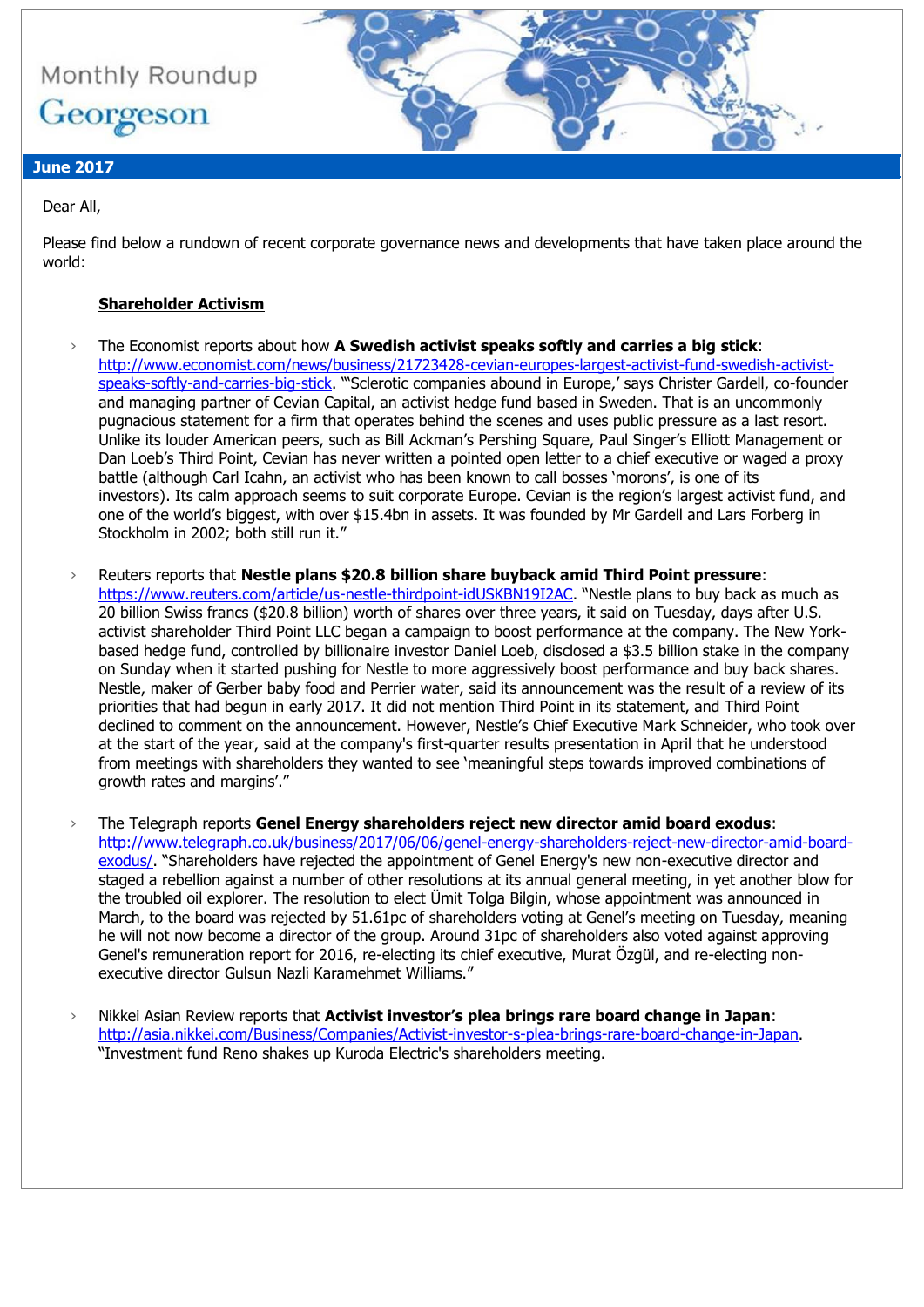- › Bloomberg BNA reports that **Companies, Activists Mired in Ongoing Proxy Battles**: <https://www.bna.com/companies-activists-mired-n73014451497/>. "Many activist campaigns are stretching over years, suggesting that corporate boards may be balking at quick settlements. Of 205 campaigns launched since the beginning of 2015 tracked by Bloomberg Law, only 69 have ended. More than half of the campaigns embarked on in 2015 alone are still ongoing – 57 out of 110. In one long-running fight, Third Point LLC, the hedge fund founded by activist Dan Loeb, May 24 suggested that Dow Chemical Co. and DuPont Co. create six focused companies after their planned merger. Loeb's campaign at Dow started in 2014. […] The longer campaigns may be partly attributable to a shift in activist goals and how boards are responding to their requests, defense bar attorneys told Bloomberg BNA."
- › The Telegraph reports that **Peter Hambro ousted from gold miner Petropavlovsk after losing board battle with Russian investors**: [http://www.telegraph.co.uk/business/2017/06/22/peter-hambro-ousted](http://www.telegraph.co.uk/business/2017/06/22/peter-hambro-ousted-gold-miner-petropavlovsk-losing-board-battle/)[gold-miner-petropavlovsk-losing-board-battle/](http://www.telegraph.co.uk/business/2017/06/22/peter-hambro-ousted-gold-miner-petropavlovsk-losing-board-battle/). "Peter Hambro has lost his bid to stop a major Russian investor from filleting the board of Petropavlovsk, the gold mining company he co-founded more than 20 years ago. Shareholders at the London-listed miner's AGM voted 70pc in favour of a resolution by Renova to oppose the reappointment of Mr Hambro. They also voted down the reappointment of the company's three independent non-executive directors. Renova's attempt to appoint two new directors to the board also succeeded, as did an effort by fellow investors M&G – part of Prudential – and Sothic to have two of their nominees appointed."

#### **Europe…**

› The Financial Times reports that **Fidelity International has called on European companies to speed up the reform of incentive plans following evidence that they are lagging behind their UK peers**: [https://www.ft.com/content/2219fcce-5b41-11e7-9bc8-8055f264aa8b.](https://www.ft.com/content/2219fcce-5b41-11e7-9bc8-8055f264aa8b) The Fidelity International press release states: "Company boards in Europe are failing to adopt incentive plans that foster long-term thinking among executives at the same pace as their counterparts in the UK, new analysis from Fidelity International reveals. In 2013, Fidelity International made a stand against short-term pay rewards, informing investee companies in Europe and the UK that it would only support companies prepared to extend the share retention period in their long-term incentive plans (LTIPs). […] The number of FTSE 100 companies with LTIPs of five years or more now stands at 65, compared to just 4 in January 2013 and 48 in June 2016. However, the pace of change has been slower in Europe. While 45% of companies in the Eurotop 100 now have LTIPS of five years or more, this drops to 31% once UK companies are excluded. France had the highest number of companies with five year LTIPs at 32%, followed by Switzerland (26%). In Germany, only one company had adopted a five-year LTIP, with the majority (63%) having incentive plans of more than three years but less than five."

› Reuters reports that **At EU summit, Macron pleads for limits to foreign takeovers**: [https://uk.reuters.com/article/us-eu-summit-macron-idUKKBN19D2HY.](https://uk.reuters.com/article/us-eu-summit-macron-idUKKBN19D2HY) "French President Emmanuel Macron vowed on Thursday to convince China's closest allies in Europe that curbing foreign takeovers in strategic industries was in their interest, warning EU governments not to be naive in global trade. Smaller eastern and southern European economies that are dependent on Chinese investment have rejected any steps against Beijing, even going as far as to block EU statements criticizing China's human rights record. But Macron, at his first EU summit, said being an attractive destination for investment did not mean exposing Europe to what he termed 'the disorder of globalisation', as he seeks to make good on a campaign pledge with a so-called protective Europe."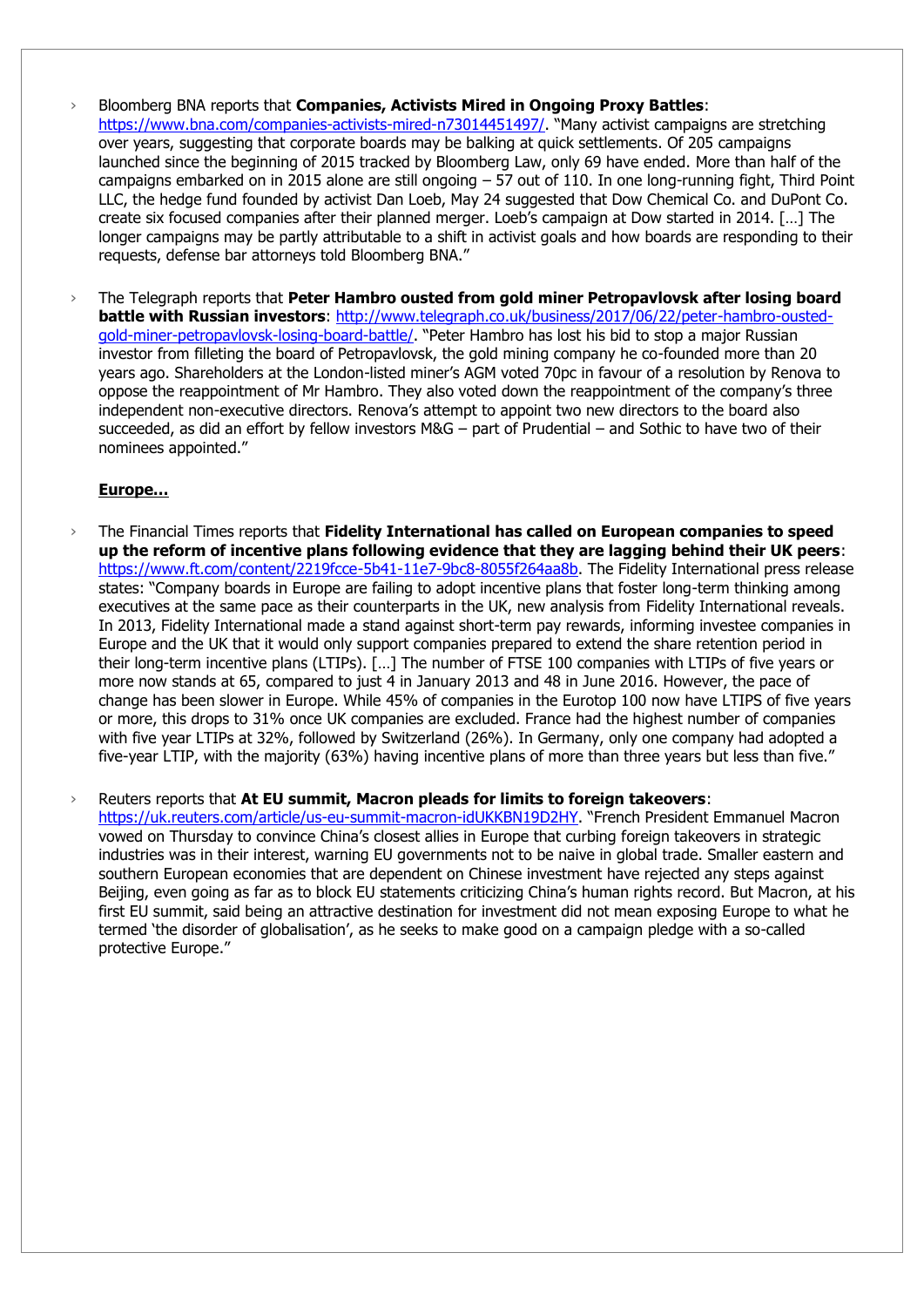#### **…and beyond**

› Deloitte has published their **Women in the boardroom** report:

<https://www2.deloitte.com/global/en/pages/risk/articles/women-in-the-boardroom5th-edition.html>. "The 5th edition of our Women in the Boardroom report outlines efforts in over 60 countries to increase the number of women occupying board seats. The report also features perspectives of four non-executive directors from Australia, Japan, UK, and US into how boardroom diversity is progressing in their parts of the world. Highlights include: 1) Women hold 15 percent of board seats worldwide, a slight increase from our previous edition. 2) Organizations with women in the top leadership positions have almost double the number of board seats held by women. 3) Women hold only 4 percent of CEO and board chair positions globally." The full report is available here:

[https://www2.deloitte.com/content/dam/Deloitte/global/Documents/Risk/Women%20in%20the%20boardroo](https://www2.deloitte.com/content/dam/Deloitte/global/Documents/Risk/Women%20in%20the%20boardroom%20a%20global%20perspective%20fifth%20edition.pdf) [m%20a%20global%20perspective%20fifth%20edition.pdf.](https://www2.deloitte.com/content/dam/Deloitte/global/Documents/Risk/Women%20in%20the%20boardroom%20a%20global%20perspective%20fifth%20edition.pdf)

› Investment & Pensions Europe reports that **Top 400 Asset Managers 2017: Global passive assets hit €8trn**: [https://www.ipe.com/news/asset-managers/top-400-asset-managers-2017-global-passive-assets-hit-](https://www.ipe.com/news/asset-managers/top-400-asset-managers-2017-global-passive-assets-hit-8trn/10019389.article)[8trn/10019389.article](https://www.ipe.com/news/asset-managers/top-400-asset-managers-2017-global-passive-assets-hit-8trn/10019389.article). "European institutional passive investment grew by nearly three times as much as active investment between 2013 and 2017, according to IPE's Top 400 Asset Managers survey. IPE's data shows the compound annual growth rate for European institutional passive investments was 17.5% for that period, while actively managed assets grew by 6.4% a year. At the end of 2016, the survey shows €5.8trn of European institutional assets was invested in active strategies (76%) versus €1.4trn in passive (24%), according to a like-for-like sample of 216 asset managers across the period. At a global level, the passive share is slightly larger than for European institutional assets at 27% (€8trn). Global active assets under management stood at €29.3trn at the end of 2016 (sample size: 231 asset managers)."

#### **UK**

- › ISS announces that **Institutional Shareholder Services Hires Nathan Leclercq As Head of U.K. Research**:<https://www.issgovernance.com/iss-hires-nathan-leclercq-as-head-of-uk-research/>. "Mr. Leclercq is an experienced industry practitioner currently working as Head of Corporate Governance at Aviva Investors. Prior to joining Aviva Investors in 2002, Mr. Leclercq worked at Northern Trust custodian bank, also in a corporate governance role. Mr. Leclercq will lead the ISS U.K. research team, with a continued focus on producing market-leading high quality research and voting recommendations on U.K. companies for ISS clients globally."
- › The Guardian reports that **More than half of Morrisons investors rebel over executive pay**: [https://www.theguardian.com/business/2017/jun/15/morrisons-investors-refuse-to-back-executive-pay](https://www.theguardian.com/business/2017/jun/15/morrisons-investors-refuse-to-back-executive-pay-package-supermarket-renumeration-report-bonus)[package-supermarket-renumeration-report-bonus](https://www.theguardian.com/business/2017/jun/15/morrisons-investors-refuse-to-back-executive-pay-package-supermarket-renumeration-report-bonus). "More than half of Morrisons shareholders have failed to back the supermarket's bosses' pay package in a massive protest vote. Investors representing 48% of its shares voted against the company's remuneration report, rising to 51% with abstentions, as Morrisons held its annual shareholder meeting at its HQ in Bradford on Thursday. The vote comes after shareholder advisory services, including ISS, recommended rejecting the report. The supermarket chain had announced plans to increase the maximum long-term bonus for its chief executive, David Potts, from 240% of his basic salary to up to 300%. Morrisons also softened targets to achieve bonus payouts for future years, including a cut in the earnings-per-share growth target from 6%–13% a year to 5%–10%. At the same time, a maximum target for adding free cashflow over three years was cut from £1.3bn last time to £800m." The Telegraph reports that **Morrisons chairman blasts ISS after shareholder rebellion on pay**:

[http://www.telegraph.co.uk/business/2017/06/15/morrisons-chairman-blasts-iss-shareholder-rebellion-pay/.](http://www.telegraph.co.uk/business/2017/06/15/morrisons-chairman-blasts-iss-shareholder-rebellion-pay/)

› Bloomberg reports that **Liberty Global CEO's Pay Prompts Backlash in Shareholder Vote**: [https://www.bloomberg.com/news/articles/2017-06-26/liberty-global-ceo-s-pay-prompts-backlash-in](https://www.bloomberg.com/news/articles/2017-06-26/liberty-global-ceo-s-pay-prompts-backlash-in-shareholder-vote)[shareholder-vote](https://www.bloomberg.com/news/articles/2017-06-26/liberty-global-ceo-s-pay-prompts-backlash-in-shareholder-vote). "Liberty Global Plc encountered one of the biggest scoldings for a U.K company over executive compensation, with about 32 percent of votes cast going against the media company's pay plan, according to a regulatory filing on Monday. The non-binding vote at the cable operator's annual meeting on June 21 covered 2016, a year in which Chief Executive Officer Mike Fries saw his compensation jump 45 percent to \$40.1 million. While all resolutions passed, the protest was significant. Billionaire Chairman John Malone and other insiders control 30 percent of the votes at the London-based cable company. That means almost half of the non-affiliated votes objected to the amounts paid to Fries and his top lieutenants."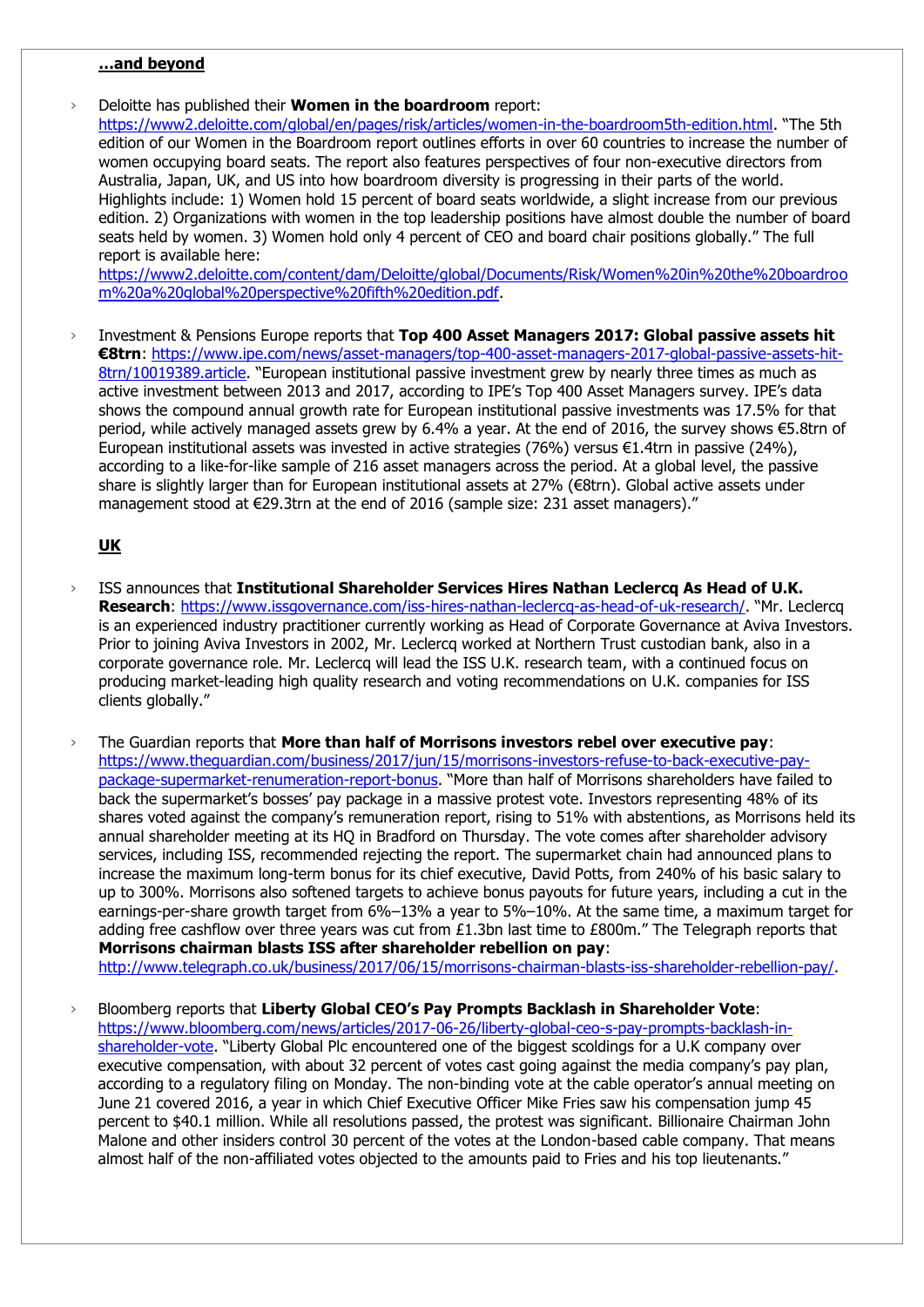› The Telegraph reports that **Burberry comes under pay pressure from investors**: <http://www.telegraph.co.uk/business/2017/06/28/burberry-comes-pay-pressure-investors/>. "Burberry is coming under pressure from two influential shareholder bodies over the awards paid to new finance boss Julie Brown and to Christopher Bailey, who has been juggling both the chief creative and chief executive roles. The Investment Association has issued a so-called 'amber alert' to its members ahead of Burberry's shareholder meeting next week while Institutional Shareholder Services (ISS) has also urged investor to vote against the luxury fashion group's remuneration report."

› The FCA has published its **final report into asset management sector**:

<https://www.fca.org.uk/news/press-releases/fca-publishes-final-report-asset-management-sector>. "The final report confirms the findings set out in the interim report published last year. This found that price competition is weak in a number of areas of the industry. Despite a large number of firms operating in the market, the FCA's analysis found evidence of sustained, high profits over a number of years. The FCA also found that investors are not always clear what the objectives of funds are, and fund performance is not always reported against an appropriate benchmark. Finally, the FCA found concerns about the way the investment consultant market operates."

- › The FRC reports that **FTSE 350 audits improved with further action needed to deliver consistent improvement**: [https://www.frc.org.uk/News-and-Events/FRC-Press/Press/2017/June/FTSE-350-audits](https://www.frc.org.uk/News-and-Events/FRC-Press/Press/2017/June/FTSE-350-audits-improved-with-further-action-neede.aspx)[improved-with-further-action-neede.aspx](https://www.frc.org.uk/News-and-Events/FRC-Press/Press/2017/June/FTSE-350-audits-improved-with-further-action-neede.aspx). "The quality of audits of FTSE 350 companies in the UK is improving, according to the latest audit reviews undertaken by the Financial Reporting Council (FRC). 81% of FTSE 350 audits reviewed in 2016/17 were categorised as requiring no more than limited improvements, compared to 77% in 2015/16 and 70% in 2014/15. The FRC has set a target that at least 90% of FTSE 350 audits reviewed should require no more than limited improvements by 2018/19."
- › The Telegraph reports that **Barclays Bank and former boss John Varley charged with conspiracy to commit fraud by SFO**: [http://www.telegraph.co.uk/business/2017/06/20/sfo-charges-barclays-bank-former](http://www.telegraph.co.uk/business/2017/06/20/sfo-charges-barclays-bank-former-boss-john-varley-conspiracy/)[boss-john-varley-conspiracy/](http://www.telegraph.co.uk/business/2017/06/20/sfo-charges-barclays-bank-former-boss-john-varley-conspiracy/). "The former boss of Barclays faces a maximum 22 year prison sentence after he and three other ex-directors of the lender became the first British bankers to face criminal charges for actions taken during the financial crisis. Barclays was plunged into turmoil on Tuesday after the Serious Fraud Office charged the bank with fraud and unlawful financial assistance over its dealings with Qatari investors, including former prime minister Sheikh Hamad bin Jassim bin Jabr al-Thani, in 2008 when Britain's banking system was on the verge of collapse. The lender turned to the Qataris as well as other private investors for two huge cash calls in June and October 2008 that raised a total of £11.8bn in a desperate bid to avoid a bail-out. However, the SFO has spent five years investigating side deals the bank struck with the Qataris alongside the fundraisings, in an extensive and high-profile probe that has involved interviews with more than 45 individuals."

# **Ireland**

› The Irish Times argues **Caveat: When will Ireland get serious on corporate governance?**: [https://www.irishtimes.com/business/markets/caveat-when-will-ireland-get-serious-on-corporate-governance-](https://www.irishtimes.com/business/markets/caveat-when-will-ireland-get-serious-on-corporate-governance-1.3121151)[1.3121151](https://www.irishtimes.com/business/markets/caveat-when-will-ireland-get-serious-on-corporate-governance-1.3121151). "Corporate governance and corporate Ireland are often uncomfortable bedfellows. It is easy to single out INM, a luminous fish waiting to be shot in a barrel of lousy governance standards. It is an extreme example where the chief executive has even gone as far as to make protected disclosures to the State's corporate watchdog covering his interactions with the chairman, who is Denis O'Brien's representative. Yet, as we have written on these pages before, a general indifference to basic corporate governance standards is endemic in a litany of Irish-listed companies. Contrary to good governance, several Iseq companies have appointed chairpersons who are not independent; many directors who are deemed independent by their boards are clearly nothing of the sort; and when it comes to basic issues, including the proper representation of women on boards, corporate Ireland is in the Dark Ages."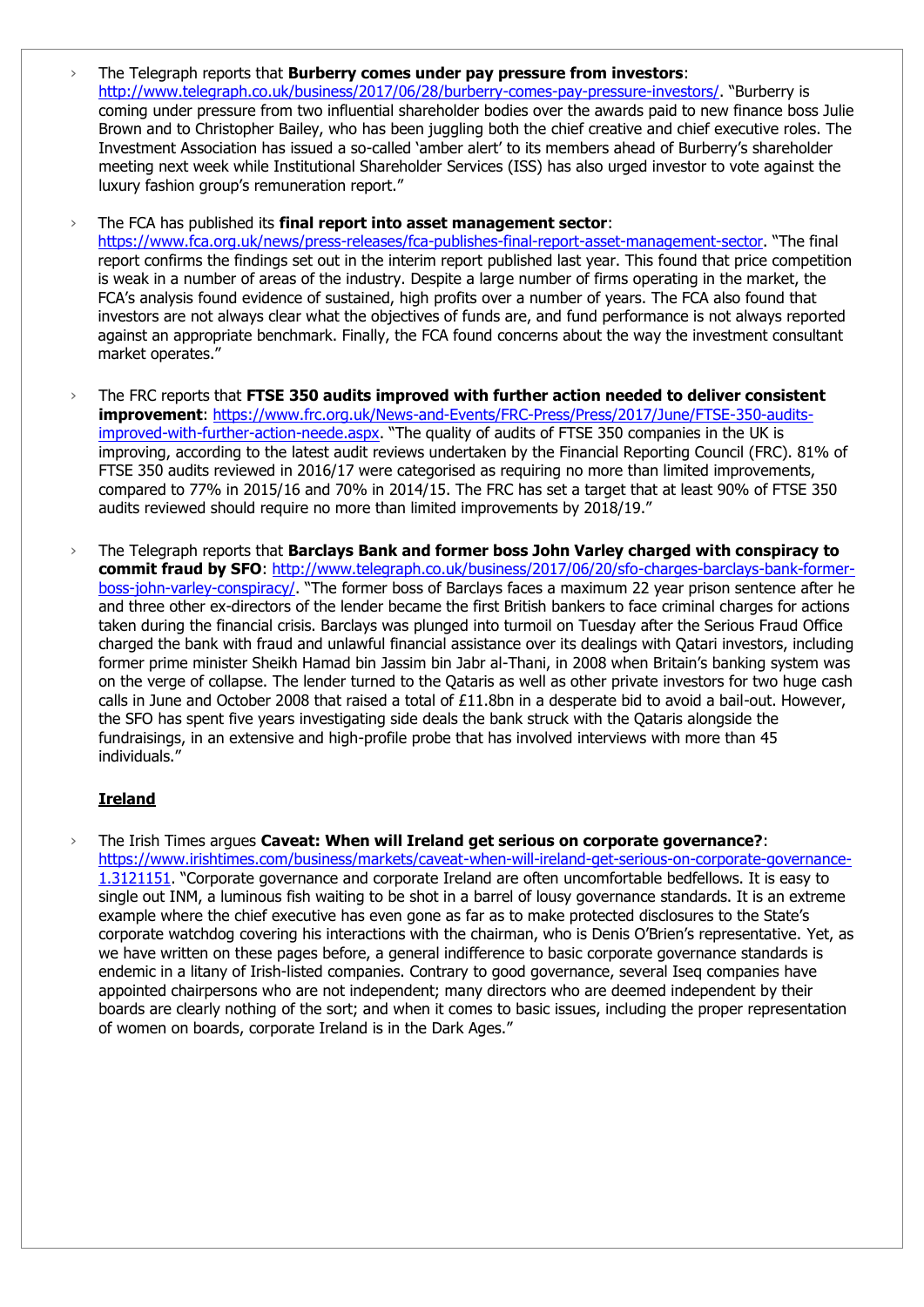#### **France**

- › Bloomberg reports that **Renault Shareholders Narrowly Pass CEO Pay Amid Controversy**: [https://www.bloomberg.com/news/articles/2017-06-15/renault-shareholders-narrowly-approve-ceo-s-pay](https://www.bloomberg.com/news/articles/2017-06-15/renault-shareholders-narrowly-approve-ceo-s-pay-amid-controversy)[amid-controversy](https://www.bloomberg.com/news/articles/2017-06-15/renault-shareholders-narrowly-approve-ceo-s-pay-amid-controversy). "Renault SA shareholders approved Carlos Ghosn's 7 million-euro (\$7.8 million) compensation for last year over the objections of the French government, which argued that the automaker's chief executive officer is overpaid. Shareholders voted 53 percent in favor of the CEO's 2016 pay in an advisory decision at the company's annual meeting on Thursday in Paris. The French state, which owns 19.7 percent of Renault, opposed Ghosn's remuneration for the fourth time, a spokeswoman for the state's participation agency said. In July last year, Renault's board cut the variable component of Ghosn's pay package by 20 percent, which wasn't enough to satisfy the French government. The victory is a sign that most stockholders are satisfied with steps Renault's board took in response to the vote against Ghosn's pay at last year's meeting. The board reduced variable bonuses and made it more clear how pay is calculated. ISS, an advisory firm that last year opposed the CEO's compensation, this year recommended that investors approve the package."
- Le Figaro reports that **CAC 40: la guerre avec les actionnaires n'a pas eu lieu ("CAC 40: the war with investors did not materialise")**: [http://www.lefigaro.fr/societes/2017/06/23/20005-](http://www.lefigaro.fr/societes/2017/06/23/20005-20170623ARTFIG00296-cac-40-la-guerre-avec-les-actionnaires-n-a-pas-eu-lieu.php) [20170623ARTFIG00296-cac-40-la-guerre-avec-les-actionnaires-n-a-pas-eu-lieu.php.](http://www.lefigaro.fr/societes/2017/06/23/20005-20170623ARTFIG00296-cac-40-la-guerre-avec-les-actionnaires-n-a-pas-eu-lieu.php) "Contrary to predictions, the war announced between shareholders and company executives did not take place. In the end the annual general meeting (AGM) season took place in a calm climate. The AGM of Renault, which closed – on June 15 – the season of the great CAC 40 meetings, gave rise to a few heated exchanges on the remuneration of CEO Carlos Ghosn. However, at the time of the vote, all the resolutions supported by the management were adopted. The best indicator of the reduced tension is that this year, 90% of the resolutions put to the vote have been approved. This percentage of favourable votes is at the top of the range of previous years."

#### **Germany**

› Handelsblatt reports that **Shareholders Target Executive Pay: With the growing influence of proxy firms, shareholders in Germany are developing a greater say in how companies are run**: <https://global.handelsblatt.com/companies-markets/shareholders-target-executive-pay-775308>. "At the annual meeting of German reinsurer Munich Re last April, shareholders marked the departure of longstanding CEO Nikolaus von Bomhard with a long and emotional standing ovation. But their affection for the departing chief did not stop shareholders from partaking in a growing trend of rebellion against management seen across Germany. Soon after the applause, the shareholders voted overwhelmingly against a draft resolution on executive compensation, perceiving the performance targets detailed in the proposal as not sufficiently concrete. The vote reflected a growing tendency for shareholders in Germany to defy company management, particularly on the issue of executive pay. At recent annual meetings of pharmaceutical giant Merck and broadcasting company Prosieben Sat1, for example, more than half of shareholders rejected compensation plans for executive board members. According to Handelsblatt calculations, in fact, nearly 34 percent of executive compensation packages have been rejected this year. This is by far the highest level since these votes were introduced in 2010. The sharp upward trend began last year, when the rejection rate jumped from 7.2 to 23.8 percent."

› The German Corporate Governance Institute (an initiative of VARD, the German institute of directors) argues that **Cooling-Off: Kurzzeit-Aufsichtsräte als Symbol für Governance-Formalismus ("Cooling-Off: short-term supervisory board mandates as a symbol of governance formalism")**: [https://dcgi.org/2017/06/20/cooling-off-kurzzeit-aufsichtsraete-als-symbol-fuer-governance-formalismus/.](https://dcgi.org/2017/06/20/cooling-off-kurzzeit-aufsichtsraete-als-symbol-fuer-governance-formalismus/) "The two-year cooling-off period before [a Management Board member can switch] to the Supervisory Board is better than nothing – but it is not enough for many board members to cool down (i.e., to defuse conflicts of interests because they would suddenly monitor their own strategy). It is therefore a classic example of a rather formalistic approach to governance, when companies push wildly to meet the two-year deadline – instead of waiting a little longer or renouncing the nomination. An example of this is Allianz: In May, shareholders re-elected Supervisory Board Chairman Helmut Perlet for a full three days (!), because the cooling off period for his designated successor, Michael Diekmann, had not yet come to an end on the day of the Annual General Meeting. When corporate governance compliance results in such duds, in our view this shows that we need more substantive debates and principles – and less blanket recommendations." See here for Allianz's explanation: [https://www.allianz.com/en/press/news/financials/business\\_results/170503\\_new](https://www.allianz.com/en/press/news/financials/business_results/170503_new-supervisory-board-of-Allianz-SE-elected/)[supervisory-board-of-Allianz-SE-elected/.](https://www.allianz.com/en/press/news/financials/business_results/170503_new-supervisory-board-of-Allianz-SE-elected/)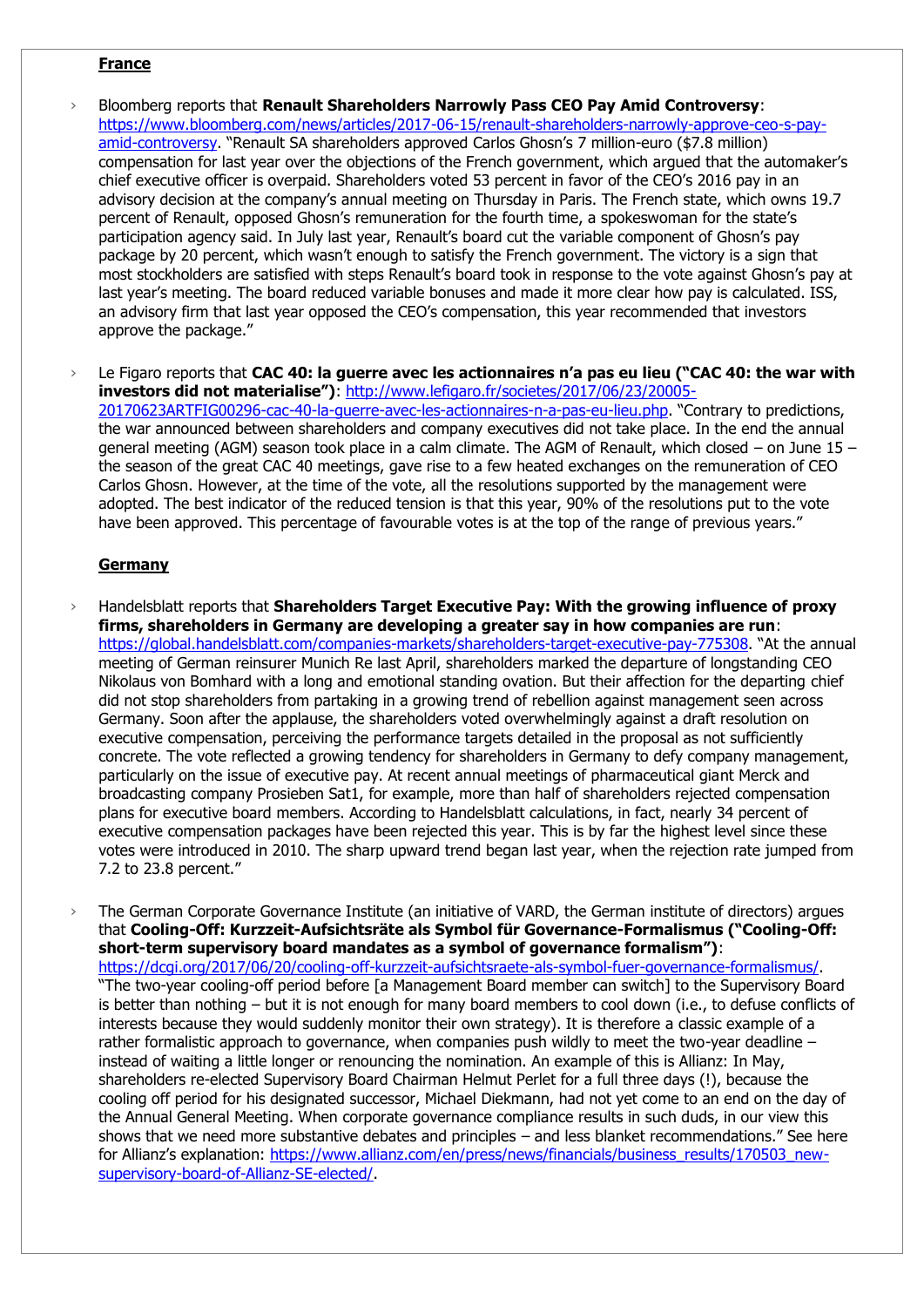- › Board Agenda reports that **Germany to bring into force remuneration transparency law**: <http://boardagenda.com/2017/06/21/germany-bring-force-remuneration-transparency-law/>. "A new law giving employees in Germany rights to information about the pay of co-workers will be introduced on 1st July. The law will impose new reporting requirements on companies to reveal how they maintain fair pay. The Remuneration Transparency Act applies to legal entities with more than 200 employees. It gives employees the right to ask for details of the median average pay of a minimum of six employees of the opposite sex in comparable positions."
- › DHR (an executive search firm) reports that **Germany has one of the lowest proportions of women on boards of big banks in Europe**: [http://www.dhrinternational.com/about/news-media/germany-has-one](http://www.dhrinternational.com/about/news-media/germany-has-one-lowest-proportions-or-women-boards-big-banks-europe/)[lowest-proportions-or-women-boards-big-banks-europe/](http://www.dhrinternational.com/about/news-media/germany-has-one-lowest-proportions-or-women-boards-big-banks-europe/). "Europe's biggest banks are approaching gender parity on their boards, with an average proportion of 40 per cent women in 2017. But some countries are lagging behind. Just 9 percent of board members at Germany's largest banks are women, according to executive search firm DHR International. In contrast, the average proportion of female board members at French banks rose from 29 percent in 2016 to 34 percent in 2017. The UK slipped from 29 per cent to 28 per cent. Globally, women make up 23 percent of board members at the world's largest banks."

### **Netherlands**

› Manifest reports that the **ICGN voices concern over proposed Dutch law on takeovers**: <https://blog.manifest.co.uk/icgn-voices-concern-proposed-dutch-law-takeovers/#sthash.I4E8RiM2.dpbs>. "The International Corporate Governance Network (ICGN), has written to the Dutch Economic Ministry and to the Dutch House of Representative's economic affairs committee to express its significant concerns relating to the new legislation regarding takeover bids in the Netherlands. This was outlined in a letter of Minister Kamp to the Chair of the House of Representatives on 20 May 2017. The ICGN said: 'Our specific concern relates to the proposed one year "legal timeout" for hostile takeovers. It is our view that this is an unduly harsh provision that damages shareholder protections to the detriment of good corporate governance, efficient markets and sustainable value creation. We believe introduction of such an extreme provision would work against the interests of institutional investors and their beneficiaries – including pension funds and pensioners.'" The full letter is available here:

[https://www.icgn.org/sites/default/files/9.%20ICGN%20Letter%20Dutch%20anti%20takeover%20bill%20Ma](https://www.icgn.org/sites/default/files/9.%20ICGN%20Letter%20Dutch%20anti%20takeover%20bill%20May%202017_0.pdf) [y%202017\\_0.pdf.](https://www.icgn.org/sites/default/files/9.%20ICGN%20Letter%20Dutch%20anti%20takeover%20bill%20May%202017_0.pdf)

› Reuters reports that the **Dutch parliament says cap on bankers' bonuses should be dropped**: <http://www.reuters.com/article/us-netherlands-banking-bonuses-idUSKBN19I2V5>. "The Dutch parliament voted on Tuesday in a consultative motion to scrap an existing cap on bonuses for workers in the financial services industry. The rule limiting bonuses to 20 percent of fixed pay was instituted under the previous government in response to bailouts of several Dutch banks and insurers during the 2008 financial crisis. However, it has increasingly been cited as a deterrent for international banks that might consider moving personnel or key operations from London to the Netherlands once Britain leaves the European Union. The parliamentary vote – in which a motion to keep the cap in its current form was rejected by the four parties currently negotiating a new coalition – is not binding. But it suggests that an abolition or loosening of the cap will be on the agenda of the incoming government."

# **Switzerland**

› SIX Swiss Exchange, the Swiss stock exchange, has published a **consultation document that relates to proxy advisors providing services to issuers**: [https://www.six-exchange](https://www.six-exchange-regulation.com/en/home/publications/explorer/consultations.html#c=/content/ser/global/en/taxonomy/media-type/publication/consultation/current/consultation-procedure-partial-revision-dcg-proxy-advisor)[regulation.com/en/home/publications/explorer/consultations.html#c=/content/ser/global/en/taxonomy/media](https://www.six-exchange-regulation.com/en/home/publications/explorer/consultations.html#c=/content/ser/global/en/taxonomy/media-type/publication/consultation/current/consultation-procedure-partial-revision-dcg-proxy-advisor)[type/publication/consultation/current/consultation-procedure-partial-revision-dcg-proxy-advisor](https://www.six-exchange-regulation.com/en/home/publications/explorer/consultations.html#c=/content/ser/global/en/taxonomy/media-type/publication/consultation/current/consultation-procedure-partial-revision-dcg-proxy-advisor). "The Issuers Committee of SIX Swiss Exchange therefore decided to include a proposal for 'transparency rules' in the Directive Corporate Governance (DCG) from January 1, 2016. […] If a proxy advisor has rendered the relevant advisory services during the reporting year, such circumstances (incl. fees) must be disclosed in the statements on corporate governance in the annual report. This regulation should lead to an increase of transparency regarding the independence of proxy advisors for investors." The full consultation letter is available here: [https://www.six-exchange-](https://www.six-exchange-regulation.com/dam/downloads/publication/consultations/consultation-procedure-partial-revision-dcg-proxy-advisor/consultation-procedure-partial-revision-dcg-proxy-advisor-en.pdf)

[regulation.com/dam/downloads/publication/consultations/consultation-procedure-partial-revision-dcg-proxy](https://www.six-exchange-regulation.com/dam/downloads/publication/consultations/consultation-procedure-partial-revision-dcg-proxy-advisor/consultation-procedure-partial-revision-dcg-proxy-advisor-en.pdf)[advisor/consultation-procedure-partial-revision-dcg-proxy-advisor-en.pdf.](https://www.six-exchange-regulation.com/dam/downloads/publication/consultations/consultation-procedure-partial-revision-dcg-proxy-advisor/consultation-procedure-partial-revision-dcg-proxy-advisor-en.pdf) **The consultation closes on 31 July 2017.**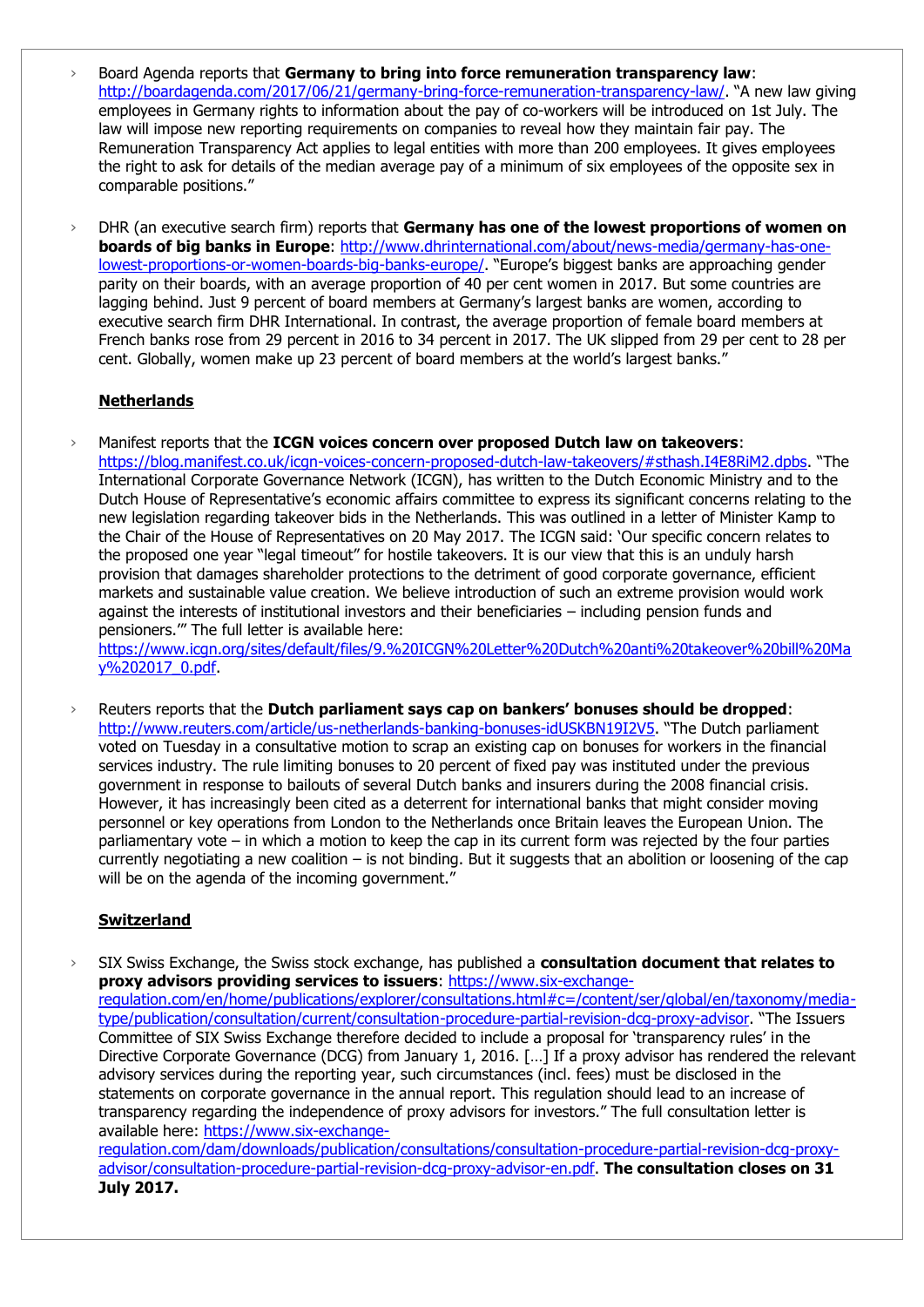› The Luzerner Zeitung reports that **Aktionäre monieren vermehrt Vergütungsanträge für Verwaltungsräte ("Shareholders are increasingly complaining about remuneration proposals for board members")**: [http://www.luzernerzeitung.ch/nachrichten/wirtschaft/aktionaere-lehnen-sich-gegen](http://www.luzernerzeitung.ch/nachrichten/wirtschaft/aktionaere-lehnen-sich-gegen-managerloehne-auf;art46442,1048110)[managerloehne-auf;art46442,1048110](http://www.luzernerzeitung.ch/nachrichten/wirtschaft/aktionaere-lehnen-sich-gegen-managerloehne-auf;art46442,1048110). "The board of directors of Swiss companies are faced with increasing headwinds with regard to remuneration. At the Annual General Meetings this year, the proportion of negative votes has risen further. At this year's Annual General Meetings of the 100 largest companies in the SPI stock index, 14.6 percent of the shareholders rejected the remuneration report in the median. This is an increase of 2.3 percentage points compared to the previous year, as the proxy adviser Swipra reported on Friday." The Swipra report is available here: [http://swipra.ch/wp-content/uploads/2017/06/SWIPRA-Analysis-](http://swipra.ch/wp-content/uploads/2017/06/SWIPRA-Analysis-AGMs2017_FINAL_English.pdf)[AGMs2017\\_FINAL\\_English.pdf.](http://swipra.ch/wp-content/uploads/2017/06/SWIPRA-Analysis-AGMs2017_FINAL_English.pdf)

### **Norway**

› Investment & Pensions Europe reports that **Norway SWF should be spun off from central bank, commission says**: [https://www.ipe.com/news/norway-swf-should-be-spun-off-from-central-bank](https://www.ipe.com/news/norway-swf-should-be-spun-off-from-central-bank-commission-says/10019601.article)[commission-says/10019601.article](https://www.ipe.com/news/norway-swf-should-be-spun-off-from-central-bank-commission-says/10019601.article). "Norway's NOK8.1trn (€855bn) oil fund should be managed separately from the country's central bank now that it has grown so big, a government commission has proposed. The Ministry of Finance announced last week that a commission set up to review Norges Bank and the Norwegian monetary system had recommended that the oil fund be managed by a separate statutory entity. Currently the Government Pension Fund Global (GPFG) – Europe's largest sovereign wealth fund – is managed by Norges Bank Investment Management (NBIM), which is part of Norges Bank."

### **Denmark**

› Bloomberg reports that **A \$112 Billion Fund Wants to Stop CEOs Making Too Much Money**: [https://www.bloomberg.com/news/articles/2017-06-20/another-mega-fund-wants-to-stop-ceos-making-too](https://www.bloomberg.com/news/articles/2017-06-20/another-mega-fund-wants-to-stop-ceos-making-too-much-money)[much-money](https://www.bloomberg.com/news/articles/2017-06-20/another-mega-fund-wants-to-stop-ceos-making-too-much-money). "One of Europe's biggest pension funds is adding its voice to the list of investors shaming executives they think earn too much. ATP of Denmark has about \$112 billion in assets under management. Its latest public target was Carlsberg A/S. At the annual general meeting in March, the fund said the 36 million kroner (\$5.4 million) paid to Chief Executive Officer Cees 't Hart in 2016 was excessive, and fought a proposal to raise the variable portion. The pay package was ultimately approved by a board dominated by the Carlsberg Foundation, but ATP had sent a clear signal."

### **United States**

- › Bloomberg BNA reports that **BlackRock Sheds Light on Proxy-Voting Decisions When Boards Balk**: <https://www.bna.com/blackrock-sheds-light-n73014453246/>. "The world's largest asset manager is experimenting with near real-time reporting on what happens when companies don't respond to its concerns on topics such as climate change. […] Now it's disclosing some of its recent votes and the reasons behind them. When BlackRock first supported and helped pass a shareholder proposal in May seeking a report from Occidental Petroleum Corp. on the business impacts of climate change, it put out a vote bulletin explaining why it didn't follow the board's recommendation. It's put out four more bulletins, including most recently one saying why it voted for a similar climate proposal at Exxon Mobil Corp. BlackRock's latest bulletin also showed that it voted against two Exxon directors after repeated requests to meet with the board to better understand its oversight of climate risk and other issues were rebuffed. […] 'This is a more public forum than the privatestyle engagement that a lot of institutions tend to start with,' Donald W. Cassidy, executive vice president of business development and corporate strategy at proxy solicitor Georgeson LLC, told Bloomberg BNA."
- › Bloomberg reports that **Mylan Shareholders Reject Drugmaker's Executive Pay Package**: [https://www.bloomberg.com/news/articles/2017-06-22/mylan-shareholders-reject-drugmaker-s-2016](https://www.bloomberg.com/news/articles/2017-06-22/mylan-shareholders-reject-drugmaker-s-2016-executive-pay-plan) [executive-pay-plan.](https://www.bloomberg.com/news/articles/2017-06-22/mylan-shareholders-reject-drugmaker-s-2016-executive-pay-plan) "A majority of Mylan NV investors voted against the drugmaker's 2016 compensation program following a \$97.6 million reported package for Chairman Robert Coury and controversy over prices for the company's EpiPen allergy treatment. The vote marks the second time that a majority of investors have rejected the company's pay program since Mylan first held advisory votes on executive compensation in 2011. Shareholders also voted to approve all board nominees on Thursday at Mylan's annual meeting in Amsterdam. The moves follow an effort by a group of investors to unseat some Mylan directors, and an unusually public back-and-forth between the board and the largest U.S. proxy adviser. But analysts say the compensation vote isn't binding and the drugmaker will likely make no changes."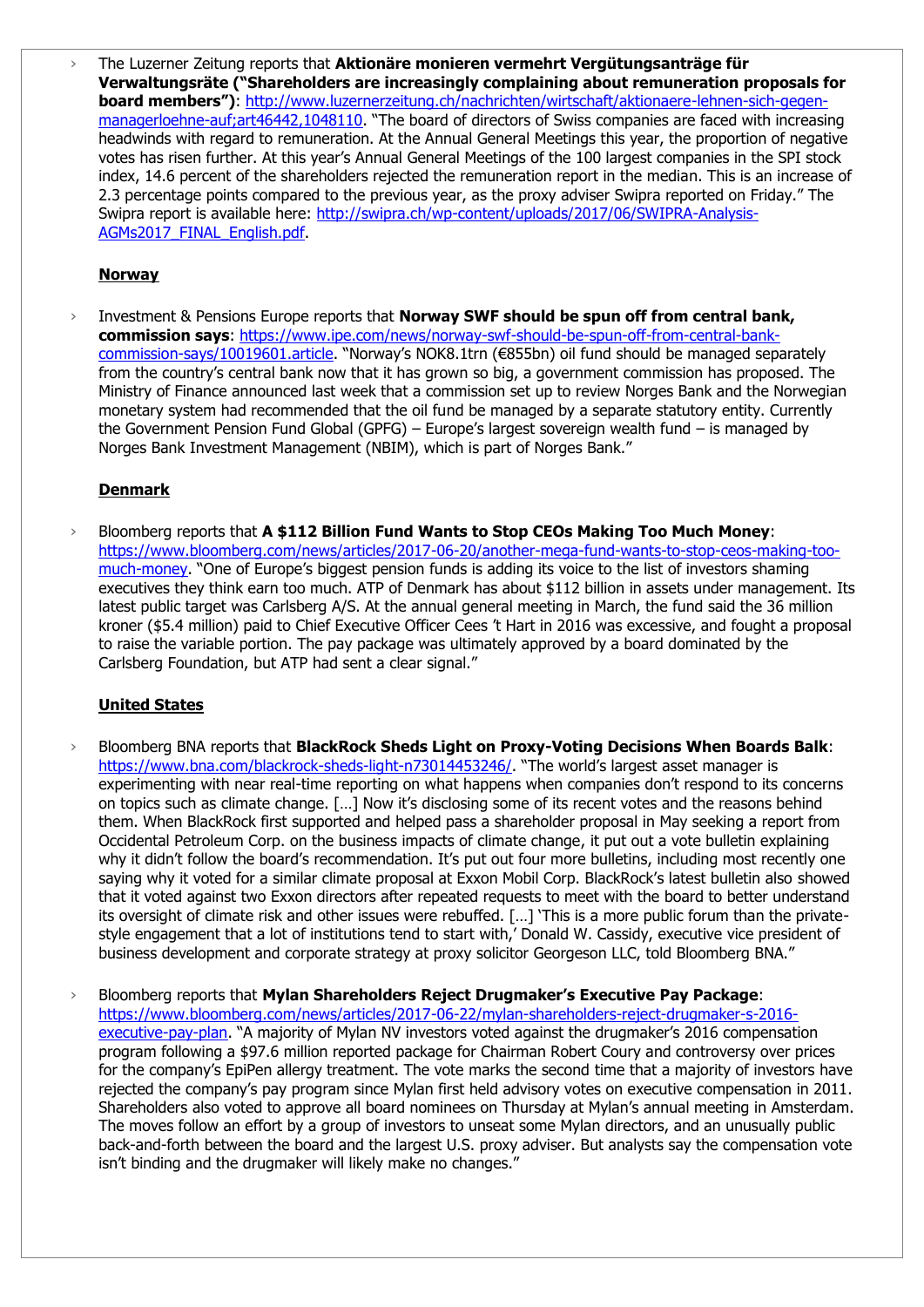› Bloomberg reports that **Facebook Election Turns Into a Protest**: [https://www.bloomberg.com/gadfly/articles/2017-06-07/facebook-shareholders-turn-election-into-a-protest.](https://www.bloomberg.com/gadfly/articles/2017-06-07/facebook-shareholders-turn-election-into-a-protest) "Among those who cast ballots in the company's annual stockholder election last week, about 79 percent of shares not controlled by Mark Zuckerberg voted in favor of a proposal to wipe away a special class of stock that gives him majority control of Facebook. About eight in 10 votes cast by Facebook stockholders not named Mark Zuckerberg were in favor of a proposal to strip the CEO of his power to control the company. Zuckerberg's right to vote 10 of his shares for every one held by ordinary stockholders is the reason he controls Facebook, even though he owns only 14 percent of the total." Additionally, CorpGov.net reports that **Alphabet Shareholders Overwhelmingly Support Equal Voting**: [http://www.corpgov.net/2017/06/alphabet-shareholders-overwhelmingly-support-equal-voting/;](http://www.corpgov.net/2017/06/alphabet-shareholders-overwhelmingly-support-equal-voting/) CalPERS reports that **In Response to CalPERS Lawsuit, IAC Abandons Plan to Issue Non-Voting Stock**: [https://www.calpers.ca.gov/page/newsroom/calpers-news/2017/interactivecorp-abandons-plan-non-voting](https://www.calpers.ca.gov/page/newsroom/calpers-news/2017/interactivecorp-abandons-plan-non-voting-stock)[stock;](https://www.calpers.ca.gov/page/newsroom/calpers-news/2017/interactivecorp-abandons-plan-non-voting-stock) and, the Financial Times reports that **State Street asks SEC to block non-voting shares**: [https://www.ft.com/content/9595e5c4-51db-11e7-bfb8-997009366969.](https://www.ft.com/content/9595e5c4-51db-11e7-bfb8-997009366969)

› The Atlantic reports about **How Companies Actually Decide What to Pay CEOs**: <https://www.theatlantic.com/business/archive/2017/06/how-companies-decide-ceo-pay/530127/>. "In 2014, 500 of the highest-paid senior executives at U.S. companies made nearly 1,000 times as much money as the average American worker, after taking into account salary, bonuses, and stock-based compensation. That discrepancy is so enormous that it prompts a question: How exactly do companies come up with and calibrate the often-colossal pay packages they give to their leaders?"

### **Canada**

› The Financial Post reports **What's a woman on the board worth to stock investors? About 300 bps, according to CIBC study**: [http://business.financialpost.com/news/fp-street/whats-a-woman-on-the-board](http://business.financialpost.com/news/fp-street/whats-a-woman-on-the-board-worth-to-investors-about-300-bps-according-to-cibc-study/wcm/a5bff9fd-4638-4321-a3a3-b93aaa71687b)[worth-to-investors-about-300-bps-according-to-cibc-study/wcm/a5bff9fd-4638-4321-a3a3-b93aaa71687b.](http://business.financialpost.com/news/fp-street/whats-a-woman-on-the-board-worth-to-investors-about-300-bps-according-to-cibc-study/wcm/a5bff9fd-4638-4321-a3a3-b93aaa71687b) "Having women on a company's board of directors leads to better stock market returns and that's information institutional investors can use when deploying their portfolio strategies, a new report prepared by CIBC World suggests. Based on CIBC's data over an eight-year period, S&P/TSX companies with women on the board 'produced an annual 11.1 per cent compounded return, more than 300 bps (basis points) of outperformance compared to the zero-female board member groups,' the report declares."

#### **India**

- › Reuters reports that **India's market regulator sets up panel to improve corporate governance**: <https://www.reuters.com/article/us-india-sebi-corporategovernance-idUSKBN18T1SG>. "India's market regulator has set up a committee to help improve corporate governance of listed companies, it said on Friday, in the light of recent high-profile corporate tussles. Apart from helping ensure the independence of independent directors, the panel will also advise the market regulator on resolving issues related to accounting, auditing and board's disclosure practices, the Securities and Exchange Board of India (SEBI) said in press release. Recent high-profile corporate tussles, including the one between Tata conglomerate and former chairman Cyrus Mistry, put the focus on corporate governance in India and highlighted the need for better oversight and tighter regulation of company boards." See here for the official announcement: [http://www.sebi.gov.in/media/press-releases/jun-2017/formation-of-committee-on-corporate](http://www.sebi.gov.in/media/press-releases/jun-2017/formation-of-committee-on-corporate-governance_35013.html)[governance\\_35013.html.](http://www.sebi.gov.in/media/press-releases/jun-2017/formation-of-committee-on-corporate-governance_35013.html)
- › Institutional Investor Advisory Services (IiAS), Women on Corporate Boards Mentorship Program (WCB) and Prime Database have published a report entitled **Corporate India: Women on Boards**: <https://www.iiasadvisory.com/single-post/Women-on-Indian-Boards>. "The report recommends that companies target to have 20% of their boards comprising women by 2020. In the interim, companies must attempt to have at least one woman as an independent director on their boards over the next 18 months. [...] This study examines the board composition of the NIFTY 500 companies, which represents more than 95% of the of the free float market capitalization of the stocks listed on the National Stock Exchange (NSE) as on 31 March 2017. Gender diversity on boards remains high on the regulators agenda. Proponents of greater diversity contend that female representation brings in a different perspective, intuitiveness and a more collaborative style of leadership into corporate boardrooms. Their views are supported by a growing body of academic evidence linking gender diversity and financial performance."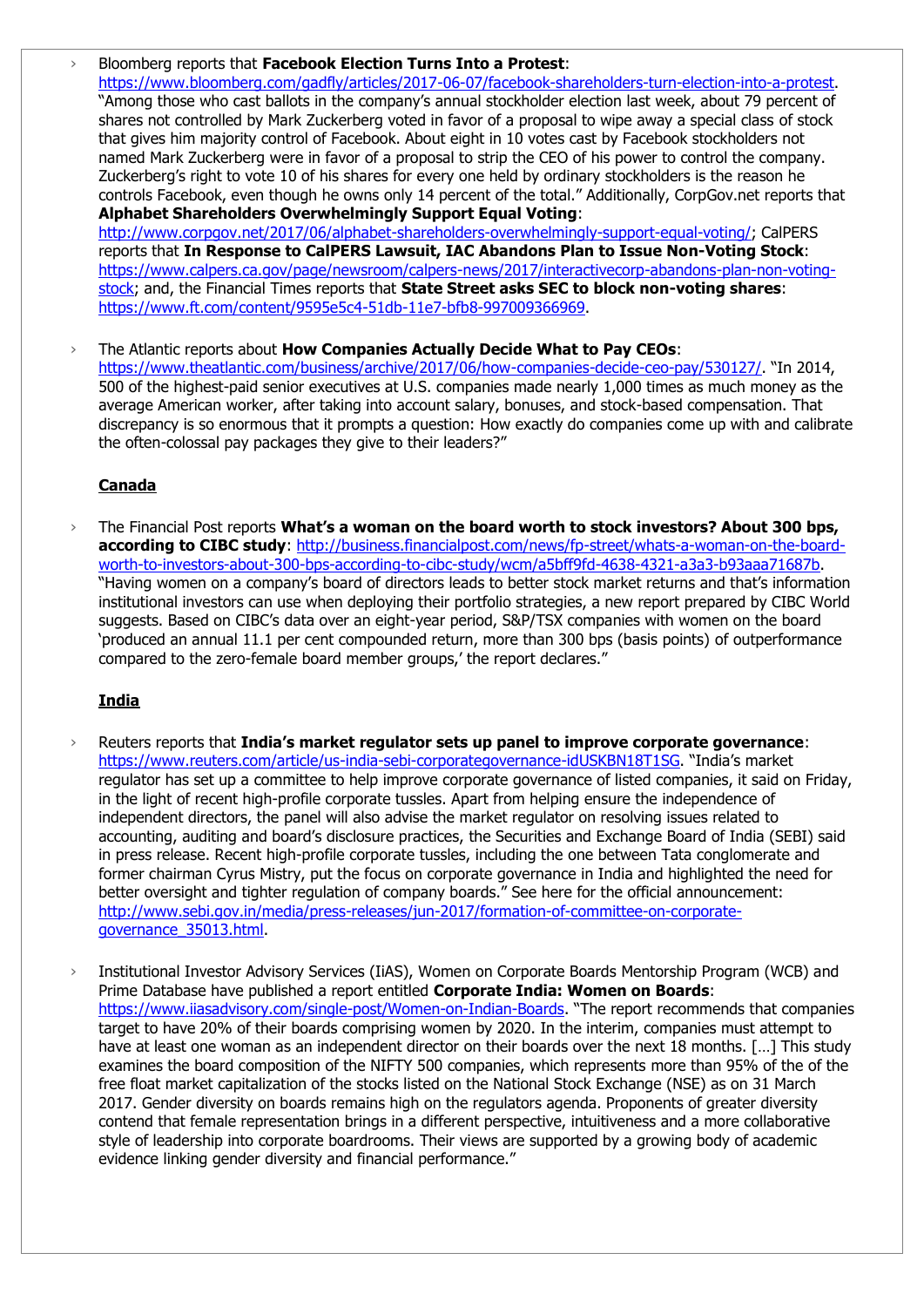#### **Japan**

- › Nikkei Asian Review reports that **Japan's asset managers seek to vote more independently**: <http://asia.nikkei.com/Business/Trends/Japan-s-asset-managers-seek-to-vote-more-independently>. "Outside advisers, limited personnel moves could contribute to better corporate governance."
- › Bloomberg reports that **Toshiba Board, CEO Blasted by Glass Lewis for Poor Governance**: [https://www.bloomberg.com/news/articles/2017-06-19/toshiba-board-ceo-blasted-by-glass-lewis-for-poor](https://www.bloomberg.com/news/articles/2017-06-19/toshiba-board-ceo-blasted-by-glass-lewis-for-poor-governance)[governance](https://www.bloomberg.com/news/articles/2017-06-19/toshiba-board-ceo-blasted-by-glass-lewis-for-poor-governance). "Proxy adviser Glass Lewis & Co. blasted Toshiba Corp.'s board for poor governance amid repeated scandals and recommended investors vote against all directors at the company's shareholders meeting later this month. In a 25-page report, the U.S. firm detailed years of accounting troubles at the Japanese icon, clashes with accountants over financial statements, weak internal controls and management missteps that have put investors at risk of seeing their shares delisted from the Tokyo Stock Exchange. Toshiba said in 2015 that it had overstated profits for seven years and paid a record fine in Japan, only to reveal this year that it would have to take a writedown in its nuclear business of more than \$6 billion."

#### **Hong Kong**

› The South China Morning Post reports that **HKEX plans third board for new-economy firms**: [http://www.scmp.com/business/companies/article/2098670/hkex-plans-third-new-board-new-economy-firms.](http://www.scmp.com/business/companies/article/2098670/hkex-plans-third-new-board-new-economy-firms) "Both Singapore and London are considering allowing dual-class share firms to list. Hong Kong's proposed new board will have two markets. The premium market will target technology or new-economy companies that meet the main board's listing requirements but have a dual-share structure. US-listed companies with a dual-share structure will also be allowed to apply for a secondary listing on the premium market. Many technology firms such as Facebook and Google adopt such shareholder structures as their founders hold minority stakes but want to retain control." See here for the official consultation: [https://www.hkex.com.hk/eng/newsconsul/hkexnews/2017/170616news.htm.](https://www.hkex.com.hk/eng/newsconsul/hkexnews/2017/170616news.htm) **The consultation period closes on 18 August 2017.** 

#### **China**

› Reuters reports that **Investor activists sceptical about MSCI China inclusion**:

<http://www.reuters.com/article/msci-indexes-idUSL3N1JJ1GZ>. "MSCI's decision to add China-listed stocks to a key benchmark will give investors a stake in China's growth, but the cost of such access will be exposure to persistently weak corporate governance in the country, investor activists and analysts said. The U.S. index provider said on Wednesday it would add 222 China-listed large cap stocks to its Emerging Markets Index, tracked by around \$1.6 trillion in assets. The decision was hailed as a major endorsement of China's reform agenda, but it also comes at a time of renewed concerns following a flurry of corporate scandals and a surge in public campaigns by activist investors alleging problems with fraud, financial engineering and market manipulation. Given that the Beijing government is also stepping up its interference in corporate affairs by insisting that Communist Party committees be established at state firms, some governance activists are questioning MSCI's decision."

### **Brazil**

› The Financial Times reports that **Brazil's attitude to minority shareholders faces key test**: <https://www.ft.com/content/b13c4876-574f-11e7-9fed-c19e2700005f>. "A vote on updating antiquated corporate governance rules is being closely watched."